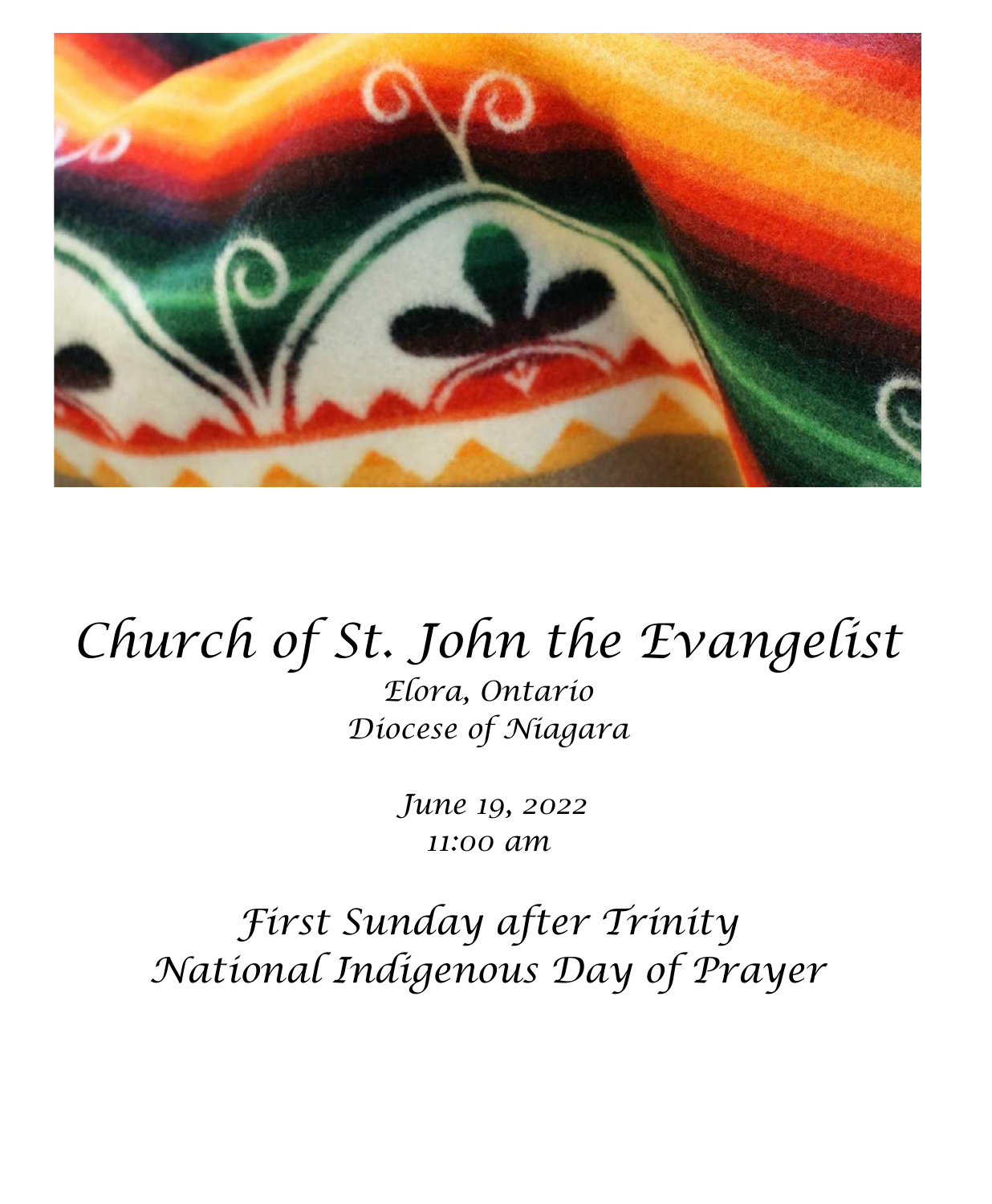# **First Sunday after Trinity State Sunday and State State State State State State State State State State State State State State State State State State State State State State State State State State State State State Sta**

# **11:00 am Choral Eucharist (BCP)**

*Prayer books are available on the shelf in the transept aisle if you with to use one. This service is live-streamed from St. John's. Welcome to an in-person service at St. John's.*

------------------------------------------------------------

 *St. John's church sits on the traditional unceded territories of the Attawandaron, Mississauga, and Haudenosaunee First Nations. These lands are covered by the Between the Lakes Treaty and the Haldemand land grant. These lands are also part of The Dish With One Spoon Treaty, all subsequent newcomers have been invited into this treaty in the spirit of peace, friendship and respect. Today this land is home to many diverse Inuit, Metis and First Nations peoples.* 

#### **Mass Setting Missa Brevis** Jonathan Dove

#### **Hymn 7 New Every Morning is the Love** (vv 1,2,3,6)

*New every morning is the love our wakening and uprising prove; through sleep and darkness safely brought, restored to life and power and thought. If on our daily course our mind beset to hallow all we find, new treasures still of countless price God will provide for sacrifice.*

*New mercies, each returning day, hover around us while we pray; new perils past, new sins forgiven, new thoughts of God, new hope of heaven.*

*Only, O Lord, in thy dear love fit us for perfect rest above; and help us this and every day, to live more nearly as we pray.*

# **THE COLLECT FOR PURITY**

*Celebrant:* ALMIGHTY God, unto whom all hearts be open, all desires known, and from whom no secrets are hid: Cleanse the thoughts of our hearts by the inspiration of thy Holy Spirit, that we may perfectly love thee, and worthily magnify thy holy Name; through Christ our Lord. **Amen.**

*(congregation may be seated or kneel)*

#### **SUMMARY OF THE LAW**

*Celebrant:* OUR Lord Jesus Christ said: Hear O Israel, The Lord our God is one Lord; and thou shalt love the Lord thy God with all thy heart, and with all thy soul, and with all thy mind, and with all thy strength. This is the first and great commandment. And the second is like unto it:

> Thou shalt love thy neighbour as thyself. On these two commandments hang all the Law and the Prophets.

*People:* **Lord, have mercy upon us, and write both these thy laws in our hearts, we beseech thee.**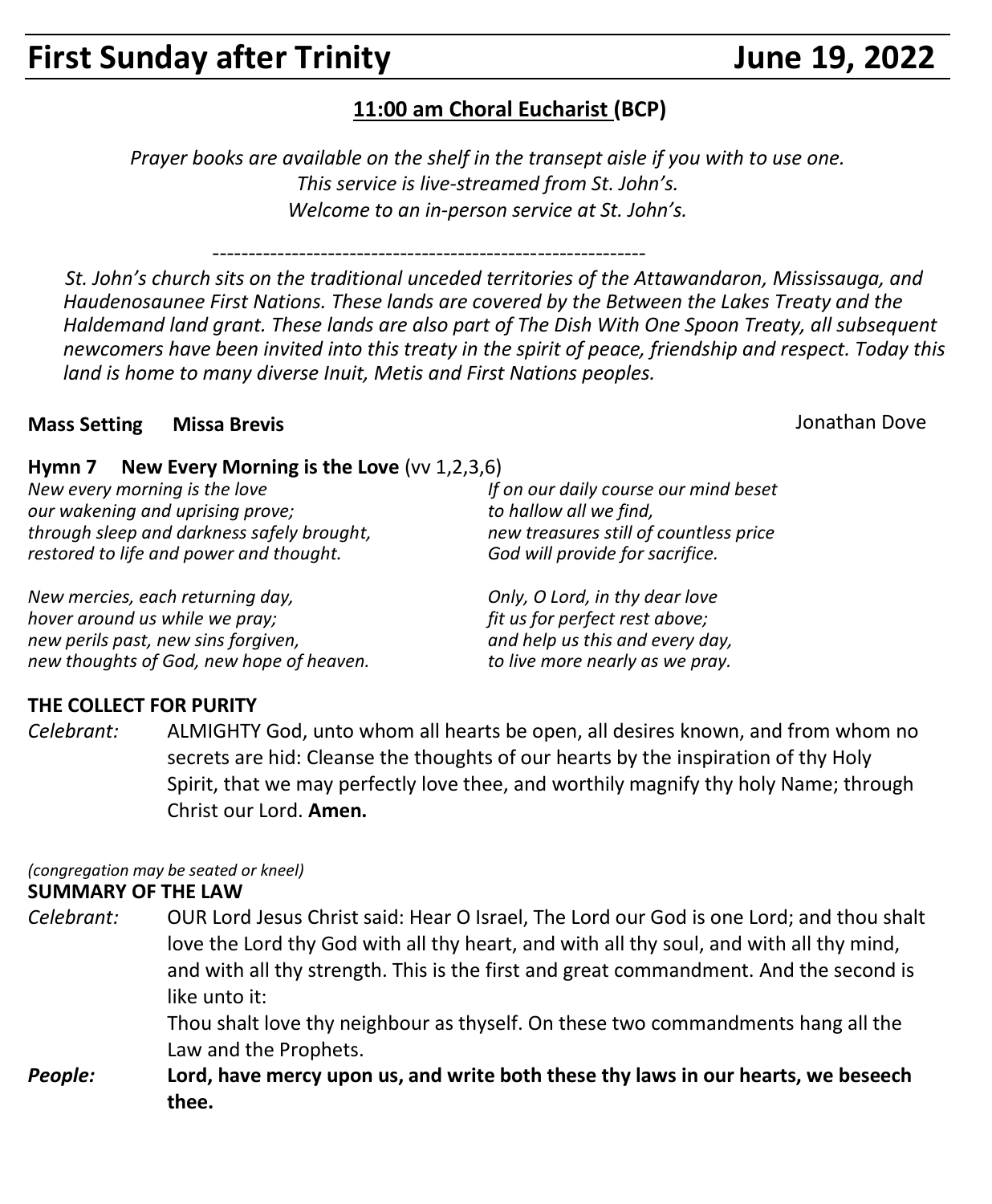**Kyrie** (choir)

Lord, have mercy upon us. Christ, have mercy upon us. Lord, have mercy upon us.

#### **GLORIA** (choir)

*(congregation please stand)*

Glory be to God on high, and in earth peace, good will towards all. We praise thee, we bless thee, we worship thee, we glorify thee, we give thanks to thee for thy great glory, O Lord God, heavenly King, God the Father Almighty.

O Lord, the only-begotten Son, Jesu Christ; O Lord God, Lamb of God, Son of the Father, that takest away the sin of the world, have mercy upon us. Thou that takest away the sin of the world, receive our prayer. Thou that sittest at the right hand of God the Father, have mercy upon us. For thou only art holy; thou only art the Lord; thou only, O Christ, with the Holy Ghost, art most high in the glory of God the Father. **Amen.**

# **COLLECT**

- *Celebrant:* Creator God, from you every family in heaven and earth takes its name. You have rooted and grounded us in your covenant love, and empowered us by your Spirit to speak the truth in love, and to walk in your way towards justice and wholeness. Mercifully grant that your people, journeying together in partnership, may be strengthened and guided to help one another to grow into the full stature of Christ, who is our light and our life.
- *People:* **Amen.**

# **Reading Galatians 3.23-29**

Now before faith came, we were imprisoned and guarded under the law until faith would be revealed. Therefore the law was our disciplinarian until Christ came, so that we might be justified by faith. But now that faith has come, we are no longer subject to a disciplinarian, for in Christ Jesus you are all children of God through faith. As many of you as were baptized into Christ have clothed yourselves with Christ. There is no longer Jew or Greek, there is no longer slave or free, there is no longer male and female; for all of you are one in Christ Jesus. And if you belong to Christ, then you are Abraham's offspring, heirs according to the promise.

# **Psalm 42** *(plainchant)*

Like as the hart desireth the water-brooks, so longeth my soul after thee, O God. My soul is a thirst for God, year, even for the living God: when shall I come to spear before the presence of God? My tears have been my food day and night, while all day long they say unto me, 'Where is now thy God?' These things will I remember as I pour out my soul within me: how I went with the multitude, and brought them forth into the house of God, With the voice of praise and thanksgiving, a multitude keeping holy-day. Why art thou so full of heaviness, O my soul? And why art thou so disquieted within me? O put thy trust in God, for I will yet give him thanks, who is the help of my countenance, and my God. My soul is vexed within me; therefore will I remember thee,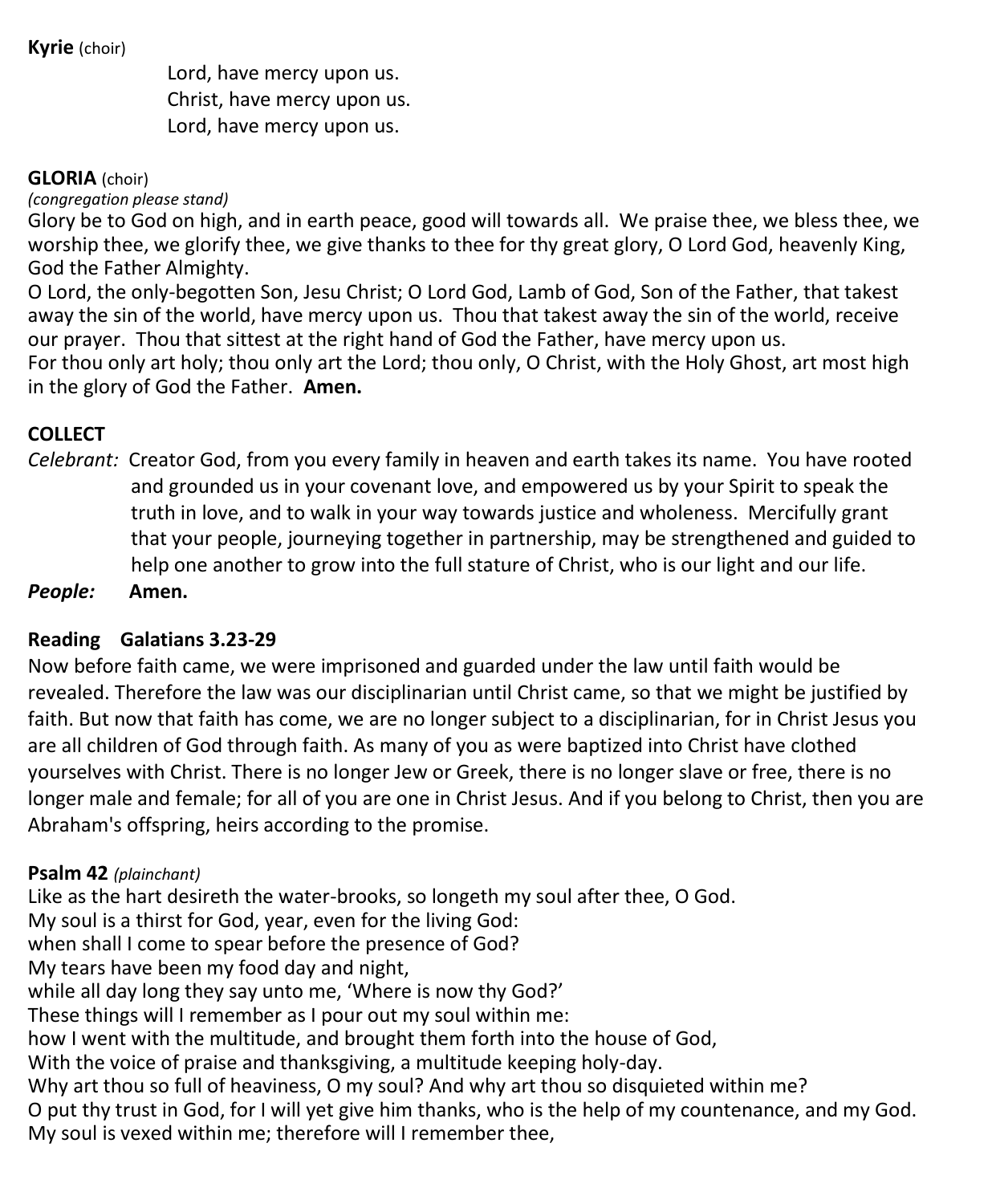from the land of Jordan, from Hermon, and the Little Hill. One deep calleth another, because of the noise of thy torrents; all thy waves and thy billows are gone over me. The Lord will grant his loving-kindness in the day-time; and in the night-season will I sing of him, and make my prayer unto the God of my life. I will say unto God my rock, 'Why hast thou forgotten me? why go I thus heavily, while the enemy oppresseth me?' My bones are smitten asunder, while mine enemies reproach me, while thy say daily unto me, "Where is now thy God?' Why are thou so vexed, O my soul? and why art thou so disquieted within me? O put thy trust in God, for I will yet give him thanks, who is the help of my countenance, and my God.

#### *(please stand)*

#### **GOSPEL**

*Reader:*The Lord be with you.

#### *People:* **And with thy spirit.**

Reader: The Holy Gospel is written in the 8<sup>th</sup> chapter of the gospel according to Luke beginning at the 26<sup>th</sup> verse.

#### *People:* **Glory be to thee, O Lord.**

Then they arrived at the country of the Gerasenes, which is opposite Galilee. As he stepped out on land, a man of the city who had demons met him. For a long time he had worn no clothes, and he did not live in a house but in the tombs. When he saw Jesus, he fell down before him and shouted at the top of his voice, "What have you to do with me, Jesus, Son of the Most High God? I beg you, do not torment me" for Jesus had commanded the unclean spirit to come out of the man. (For many times it had seized him; he was kept under guard and bound with chains and shackles, but he would break the bonds and be driven by the demon into the wilds.) Jesus then asked him, "What is your name?" He said, "Legion"; for many demons had entered him. They begged him not to order them to go back into the abyss. Now there on the hillside a large herd of swine was feeding; and the demons begged Jesus to let them enter these. So he gave them permission. Then the demons came out of the man and entered the swine, and the herd rushed down the steep bank into the lake and was drowned. When the swineherds saw what had happened, they ran off and told it in the city and in the country. Then people came out to see what had happened, and when they came to Jesus, they found the man from whom the demons had gone sitting at the feet of Jesus, clothed and in his right mind. And they were afraid. Those who had seen it told them how the one who had been possessed by demons had been healed. Then all the people of the surrounding country of the Gerasenes asked Jesus to leave them; for they were seized with great fear. So he got into the boat and returned. The man from whom the demons had gone begged that he might be with him; but Jesus sent him away, saying, "Return to your home, and declare how much God has done for you." So he went away, proclaiming throughout the city how much Jesus had done for him.

The Gospel of Christ.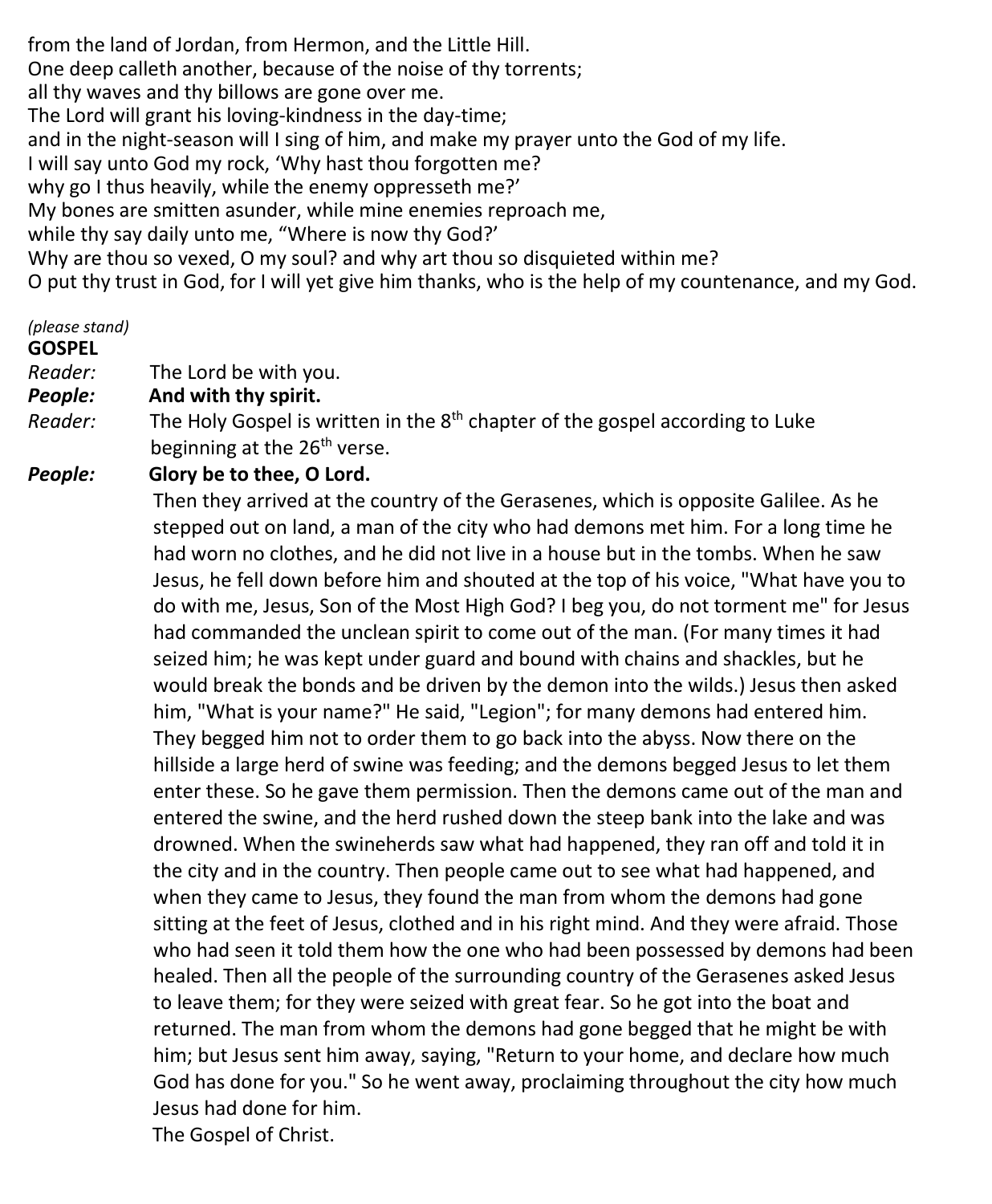*People:* **Praise be to thee, O Christ.**

*Celebrant:* I BELIEVE in one God

*People:* **the Father Almighty, Maker of heaven and earth, and of all things visible and invisible:**

> **And in one Lord Jesus Christ, the only begotten Son of God, begotten of the Father before all worlds; God, of God; light, of light; very God, of very God; begotten, not made; being of one substance with the Father; through whom all things were made: who for us and for our salvation came down from heaven, and was incarnate by the Holy Ghost of the Virgin Mary, and was made man, and was crucified also for us under Pontius Pilate. He suffered and was buried, and the third day he rose again according to the Scriptures, and ascended into heaven, and sitteth on the right hand of the Father. And he shall come again with glory to judge both the quick and the dead: whose kingdom shall have no end.**

> **And I believe in the Holy Ghost, the Lord, the Giver of life, who proceedeth from the Father and the Son, who with the Father and the Son together is worshipped and glorified, who spake by the prophets. And I believe one, holy, catholic, and apostolic church. I acknowledge one baptism for the remission of sins. And I look for the resurrection of the dead, and the life of the world to come. Amen.**

# **Hymn 455 Dear God, Compassionate and Kind** (vv 1,2,4,5)

*Dear God, compassionate and kind, forgive our foolish ways. Reclothe us in our rightful mind, in purer lives thy service find, in deeper reverence, praise, in deeper reverence, praise.*

*In simple trust like theirs who hear, beside the Syrian sea, the gracious calling of the Lord, let us, like them, without a word, rise up and follow thee, rise up and follow thee!*

#### **SERMON** Rev'd Judy Steers

#### **Anthem God Be In My Head Community Community Community Community Community Community Community Community Community**

*God be in my head, and in my understanding. God be in mine eyes, and in my looking. God be in my mouth, and in my speaking.*

*Drop thy still dews of quietness till all our strivings cease; take from our souls the strain and stress, and let our ordered lives confess the beauty of thy peace, the beauty of thy peace.*

*Breathe through the heats of our desire thy coolness and thy balm; let sense be dumb, let flesh retire; speak through the earthquake, wind, and fire, O still small voice of calm, O still small voice of calm.*

*God be in my heart, and in my thinking. God be at my end, and at my departing.*

#### **PREPARATION OF THE GIFTS**

During the Anthem the Celebrant prepares the elements for Communion.

*"The heavens are telling the glory of God; and the firmament proclaims his handiwork."*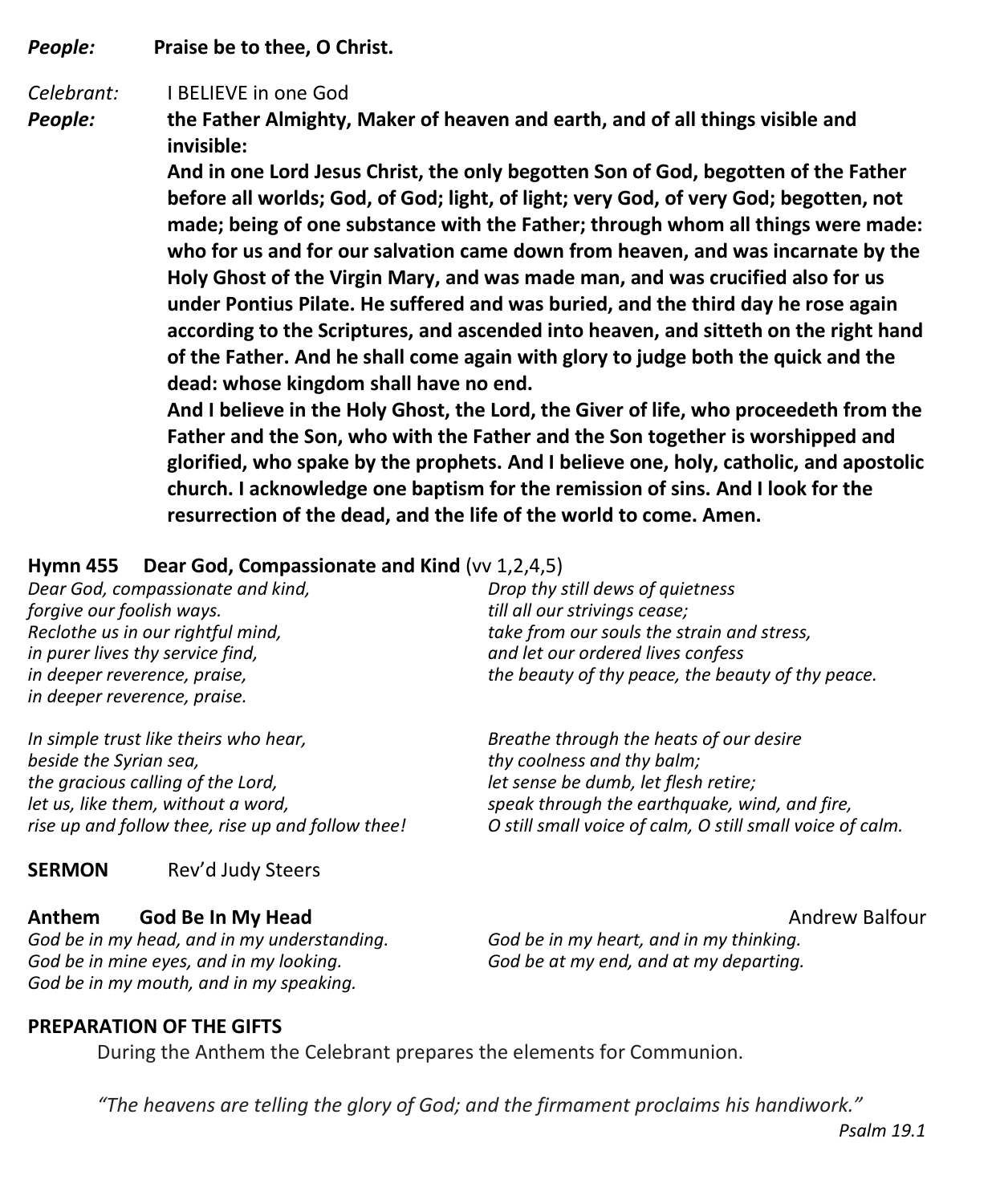### **PRAYERS**

*(Adapted from a Litany of Healing and Restoration of our Church, Diocese of Rupert's Land, 2017)* Let us pray.

Holy Creator, in whom all things in heaven and earth have their being,

# **Have mercy on us.**

Risen Christ, through whom the whole creation is reconciled to God,

# **Have mercy on us.**

Life-giving Spirit, whose love and truth fills the world and searches the depths of our lives,

# **Have mercy on us.**

Blessed Trinity, source of both unity and diversity,

# **Have mercy on us.**

From our failure to recognize and respect the revelation of your truth and love in the First Peoples of this land,

# **Saviour, forgive and heal us.**

From our participation in the systematic oppression of indigenous sovereignty, language, culture and spirituality,

# **Saviour, forgive and heal us.**

From our role in the Indian Residential Schools designed to eliminate the unique society, wisdom and beauty of the indigenous peoples of this land,

# **Saviour, forgive and heal us.**

From our complicit tolerance of the decimation of Indigenous family structures leaving children vulnerable to abuses of every kind,

# **Saviour, forgive and heal us.**

From our continued acceptance of unjust legal, educational, health and social structures that continue to oppress and destroy the lives of many indigenous people,

# **Saviour, forgive and heal us**

O God, we pray for the gifts of your grace and your love which never gives up on us and is forever faithful. Inspire our minds with a vision of the reconciliation of your kingdom in this time and place.

# **Hear us, O Christ.**

Touch our eyes, that we may see the sacredness in all creation.

# **Hear us, O Christ.**

Touch our ears, that we may hear from every mouth of every peoples the hunger for hope and stories of refreshment.

# **Hear us, O Christ.**

Touch our lips, that we may speak of the beauty of every tongue and dialect proclaiming the wonderful works of God.

# **Hear us, O Christ.**

Touch our hearts, that we may discern your mission in which you call us to be immersed, particularly in partnership with the First Peoples of this land.

# **Hear us, O Christ.**

Touch our minds that we may witness to your Good News in our neighbourhoods, communities, and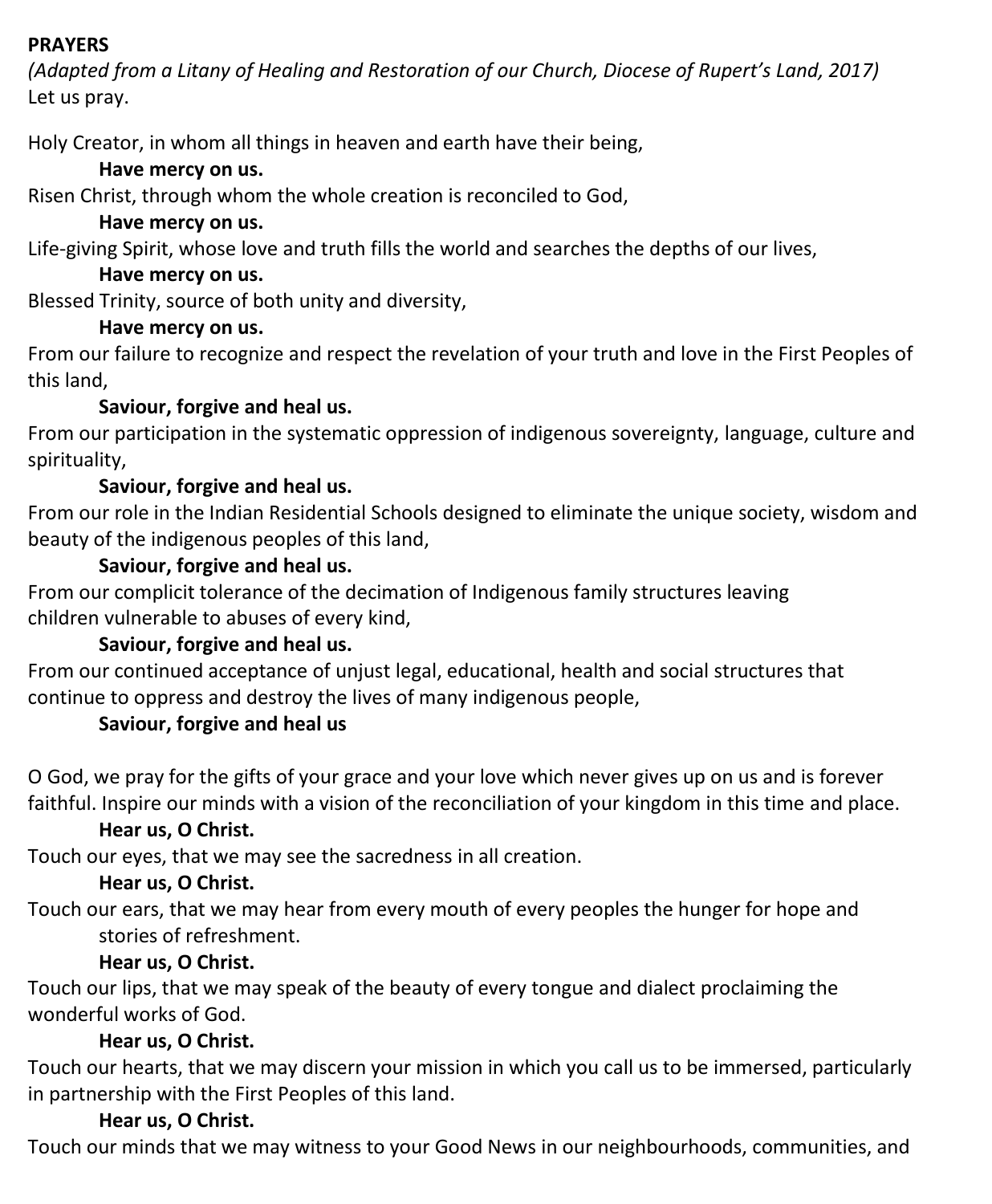all parts of the world.

# **Hear us, O Christ.**

Touch our hands, that we may forever shun violence and embrace the work you give us to do.

# **Hear us, O Christ.**

Touch those who are living with illness, trouble or distress…. (especially….)….. that they might be strengthened in their minds and bodies.

# **Hear us, O Christ.**

Receive those who have died in the peace of Christ…… and console those who mourn…. Help us to live as those who believe in the communion of saints, the forgiveness of sins, and the resurrection to life everlasting. Receive these prayers and strengthen this faith and hope in us all the days of our life; through the love of thy Son Jesus Christ our Saviour. **Amen**.

# **CONFESSION AND ABSOLUTION**

*Leader:* YE that do truly and earnestly repent you of your sins, and are in love and charity with your neighbours, and intend to lead the new life, following the commandments of God, and walking from henceforth in his holy ways: draw near with faith, and take this holy sacrament to your comfort; and make your humble confession to Almighty God.

# *Celebrant:* ALMIGHTY God,

- *All:* **Father of our Lord Jesus Christ, maker of all things, judge of all people: we acknowledge and confess our manifold sins and wickedness, which we from time to time most grievously have committed, by thought, word, and deed, against thy divine majesty. We do earnestly repent, and are heartily sorry for these our misdoings. Have mercy upon us, most merciful Father; for thy Son our Lord Jesus Christ's sake, forgive us all that is past; and grant that we may ever hereafter serve and please thee in newness of life, to the honour and glory of thy Name; through Jesus Christ our Lord. Amen.**
- *Celebrant:* ALMIGHTY God, our heavenly Father, who of his great mercy hath promised forgiveness of sins to all them that with hearty repentance and true faith turn unto him: have mercy upon you; pardon and deliver you from all your sins; confirm and strengthen you in all goodness; and bring you to everlasting life; through Jesus Christ our Lord.
- *All:* **Amen.**
- *Leader:* Hear what comfortable words our Saviour Christ saith unto all that truly turn to him: Come unto me all that labour and are heavy laden, and I will refresh you. - *Matthew 11:28* God so loved the world, that he gave his only begotten Son, to the end that all that believe in him should not perish, but have eternal life. - *John 3:16.* Hear also what Saint Paul saith: This is a true saying, and worthy of all to be received, that Christ Jesus came into the world to save sinners. - *1 Timothy 1:15.*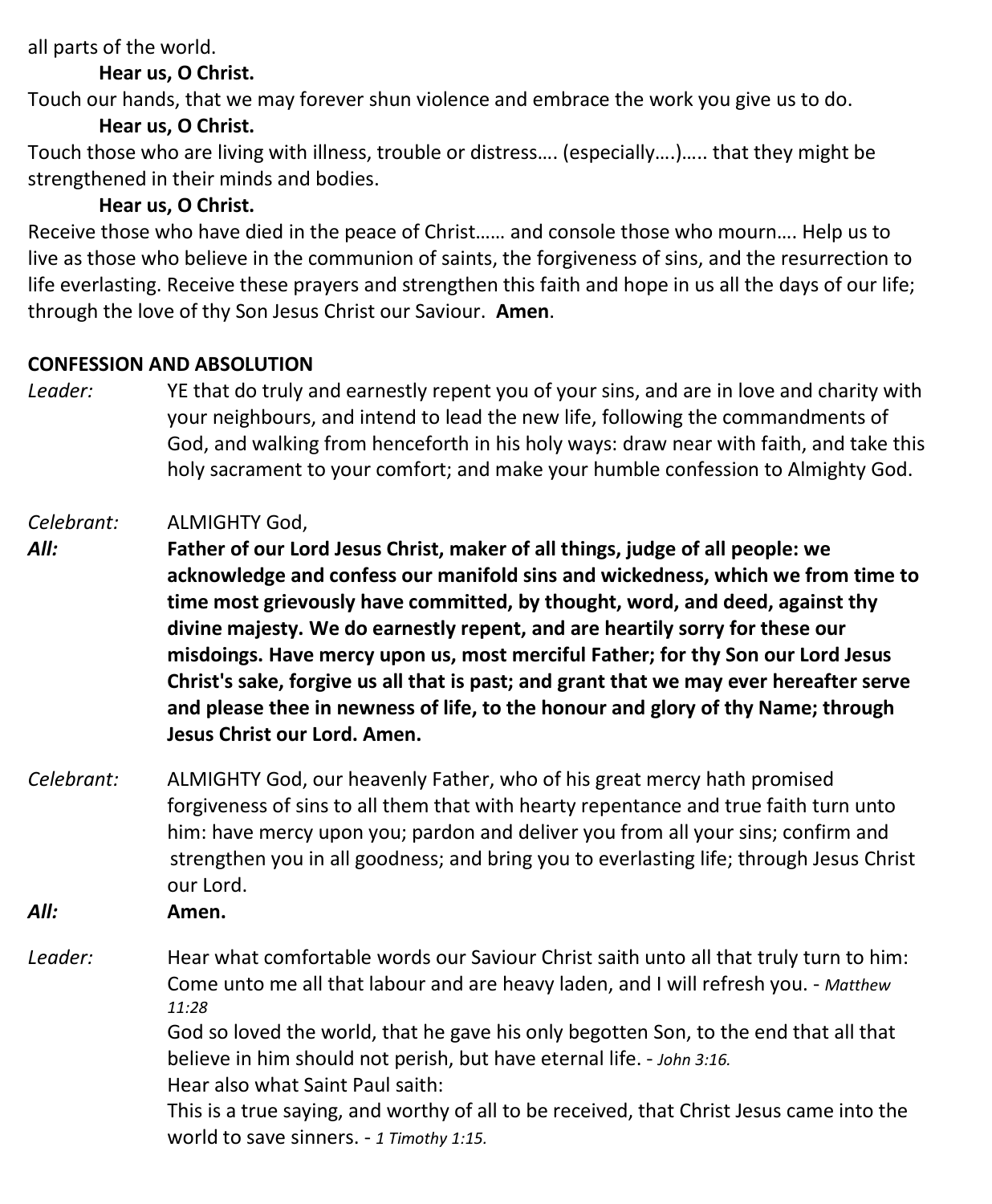Hear also what Saint John saith.

If any one sin, we have an Advocate with the Father, Jesus Christ the righteous; and he is the propitiation for our sins. - *1 St John 2:1, 2*.

### **THANKSGIVING AND CONSECRATION**

*(Choir stand) Celebrant:* The Lord be with you; *Choir:* And with thy spirit. Celebrant: Lift up your hearts; *Choir:* We lift them up unto the Lord. Celebrant*:* Let us give thanks unto our Lord God; *Choir*: It is meet and right so to do. Celebrant*:* It is very meet, right, and our bounden duty that we should at all times and in all places give thanks unto thee, O Lord, Holy Father, Almighty, Everlasting God, Creator and preserver of all things. Through Jesus Christ our Lord; according to whose most true promise, the Holy Spirit came down as at this time from heaven, lighting upon the disciples to teach them, and to lead them into all trust; giving both the gift of tongues, and also boldness with fervent zeal constantly to preach the Gospel unto all nations; whereby we have been brought out of darkness and error into the clear light and true knowledge of thee, and of thy Son Jesus Christ. Therefore with Angels and Archangels, and with the whole company of heaven,

we laud and magnify thy glorious Name; evermore praising thee and saying:

*Choir* **Holy, Holy, Holy, Lord God of hosts,**  heaven and earth are full of thy glory. Glory be to thee, O Lord Most High. Blessed is he who cometh in the name of the Lord, Hosanna in the Highest.

# **PRAYER OF CONSECRATION**

*Celebrant*: BLESSING and glory and thanksgiving be unto thee Almighty God, our heavenly Father, who of thy tender mercy didst give thine only Son Jesus Christ to take our nature upon him, and to suffer death upon the Cross for our redemption; who made there, by his one oblation of himself once offered, a full, perfect, and sufficient sacrifice, oblation, and satisfaction, for the sins of the whole world; and did institute, and in his holy Gospel command us to continue, a perpetual memorial of that his precious death, until his coming again.

> Hear us, O merciful Father, we most humbly beseech thee; and grant that we receiving these thy creatures of bread and wine, according to thy Son our Saviour Jesus Christ's holy institution, in remembrance of his death and passion, may be partakers of his most blessed Body and Blood; who, in the same night that he was betrayed, took Bread; and, when he had given thanks, he brake it; and gave it to his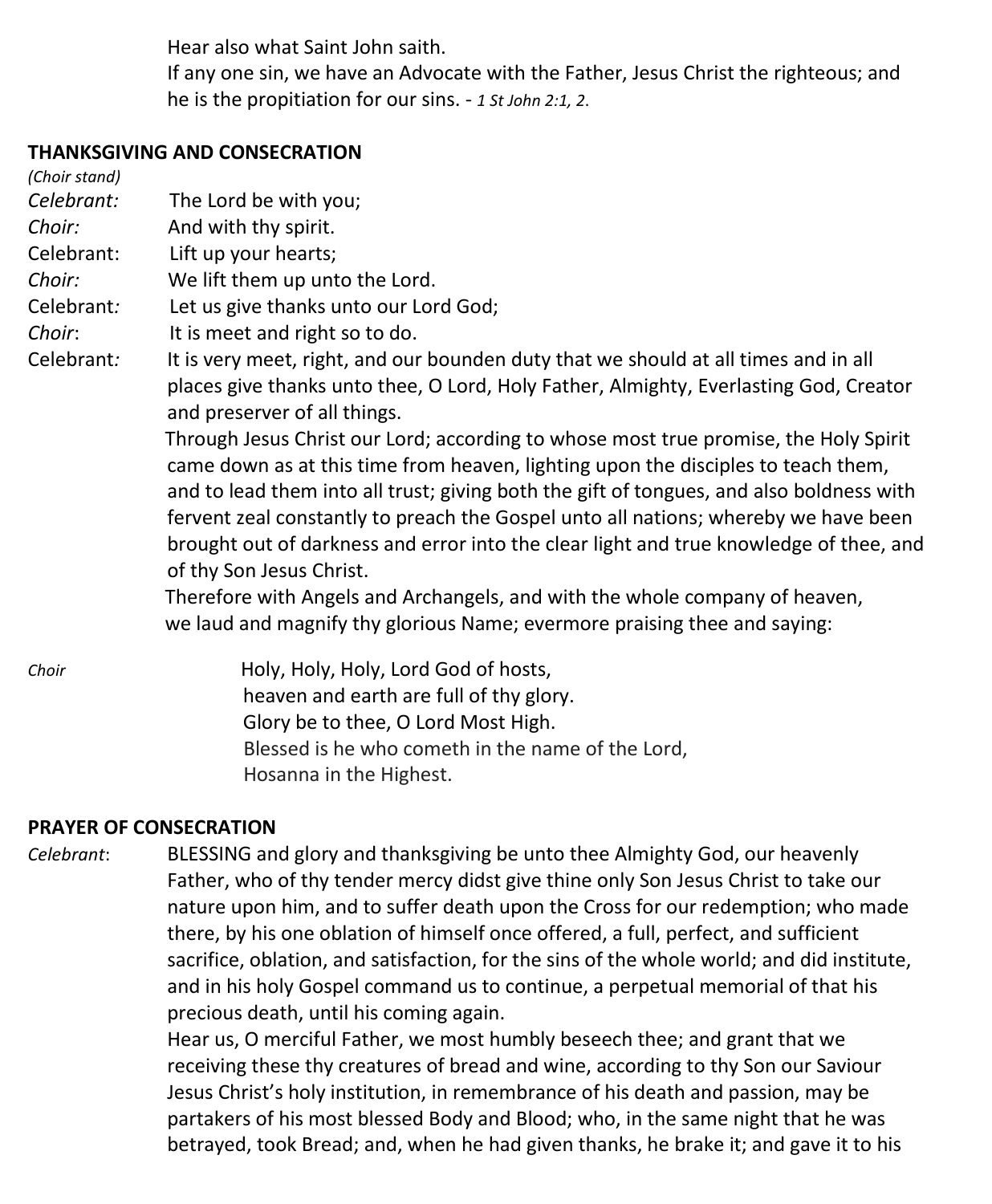disciples, saying, Take, eat; this is my Body which is given for you: Do this in remembrance of me. Likewise after supper he took the Cup; and, when he had given thanks, he give it to them, saying, Drink ye all, of this; for this is my Blood of the new Covenant, which is shed for you and for many for the remission of sins: Do this, as oft as ye shall drink it, in remembrance of me.

Wherefore, O Father, Lord of heaven and earth, we thy humble servants, with all thy holy Church, remembering the precious death of thy beloved Son, his mighty resurrection, and glorious ascension, and looking for his coming again in glory, do make before thee, in this sacrament of the holy Bread of eternal life and the Cup of everlasting salvation, the memorial which he hath commanded; And we entirely desire thy fatherly goodness mercifully to accept this our sacrifice of praise and thanksgiving, most humbly beseeching thee to grant, that by the merits and death of thy Son Jesus Christ, and through faith in his blood, we and all thy whole Church may obtain remission of our sins, and all other benefits of his passion; And we pray that by the power of thy Holy Spirit, all we who are partakers of this holy Communion may be fulfilled with thy grace and heavenly benediction; through Jesus Christ our Lord, by whom and with whom, in the unity of the Holy Spirit, all honour and glory be unto thee, O Father Almighty, world without end.

```
All: Amen.
```
# *Celebrant:* The peace of the Lord be always with you; *All:* **And with thy Spirit.**

*All:* **We do not presume to come to this thy Table, O merciful Lord, Trusting in our own righteousness, But in thy manifold and great mercies. We are not worthy So much as to gather up the crumbs under thy Table. But thou art the same Lord, Whose property is always to have mercy: Grant us therefore, gracious Lord, So to eat the Flesh of thy dear Son Jesus Christ, And to drink his Blood, That our sinful bodies May be made clean by his Body, And our souls washed through his most precious Blood, And that we may evermore dwell in him, And he in us. Amen.**

**Choir:** Agnus Dei

# **Administration of Communion**

You are invited to receive communion in both kinds from one of two standing stations: one station at the chancel steps, and one at the cross of the main aisle. If you do not wish to receive the chalice, if you wish  *you are invited to touch the base of the chalice while you hear the words of administration. If you do not wish to receive the sacrament, you are welcome to come forward for a blessing.*

# **PRAYERS AFTER COMMUNION**

| Celebrant: | Let us pray.                                                                    |
|------------|---------------------------------------------------------------------------------|
|            | <b>OUR Father</b>                                                               |
| All:       | who art in heaven, hallowed be thy name, thy kingdom come, thy will be done, on |
|            | earth as it is in heaven. Give us this day our daily bread; and forgive us our  |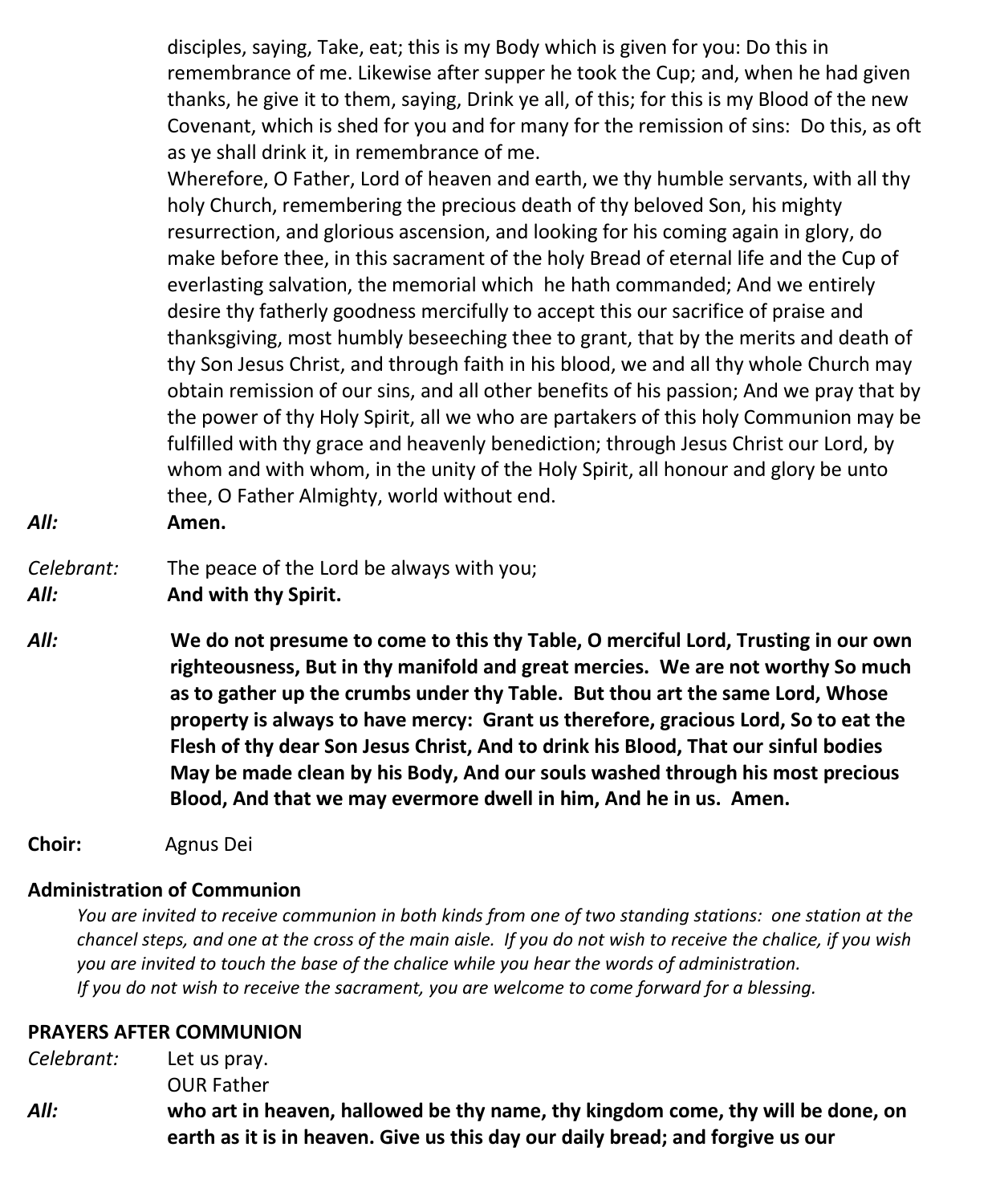**trespasses, as we forgive them that trespass against us; and lead us not into temptation, but deliver us from evil. For thine is the kingdom, the power, and the glory, for ever and ever. Amen.**

- *Celebrant:* Almighty and everliving God, we most heartily thank thee that thou dost graciously feed us, in these holy mysteries, with the spiritual food of the most precious body and blood of thy Son our Saviour Jesus Christ; assuring us thereby of thy favour and goodness towards us; and that we are living members of his mystical body, which is the blessed company of all faithful people; and are also heirs through hope of thy everlasting kingdom.
- *All:* **And here we offer and present unto thee, O Lord, ourselves, our souls and bodies, to be a reasonable, holy, and living sacrifice unto thee. And although we are unworthy, yet we beseech thee to accept this our bounden duty and service, not weighing our merits, but pardoning our offences; through Jesus Christ our Lord, to whom, with thee and the Holy Ghost, be all honour and glory, world without end. Amen.**

#### **BLESSING**

#### **Hymn 429 For the Beauty of the Earth** (vv 1,2,3,4)

*For the beauty of the earth, for the glory of the skies, for the love which from our birth over and around us lies, Christ our God, to thee we raise this our sacrifice of praise.*

*For the beauty of each hour of the day and of the night, hill and vale and tree and flower sun and moon and starts of light, Christ our God, to thee we raise this our sacrifice of praise.*

*For the joy of ear and eye, for the heart and mind's delight, for the mystic harmony linking sense to sound and sight, Christ our God, to thee we raise this our sacrifice of praise.*

*For the joy of human love, brother, sister, parent, child, friends on earth and friends above, for all gentle thoughts and mild, Christ our God, to thee we raise this our sacrifice of praise.*

#### **POSTLUDE** Little Prelude and Fugue in C **All and Secure 2018** 1 S Bach

| <b>Chalice Bearer</b> | Jeannie Houston                                                       |  |  |
|-----------------------|-----------------------------------------------------------------------|--|--|
| Readers               | Patricia Reimer, Bronwyn Campbell                                     |  |  |
| Choir                 | Janelle Santi, Audrey Coates, Marlys Neufeldt, Lesley Bouza, Rebecca  |  |  |
|                       | McKay, Autumn Debassige, Sarah Pearson Rachel Barreca, Jerome         |  |  |
|                       | Chang, Lanny Fleming, Quade Nielsen, Jeffrey Smith, Michael Cressman, |  |  |
|                       | Alan Macdonald, Luke MacLean, Matt Oxley                              |  |  |
| Altar Guild           | Susan Hirst, Pam Gradwell                                             |  |  |
| Flower Guild          | Nancy Knudstrup                                                       |  |  |
| Technician            | Rod Murray and Daniel Skripkariuk                                     |  |  |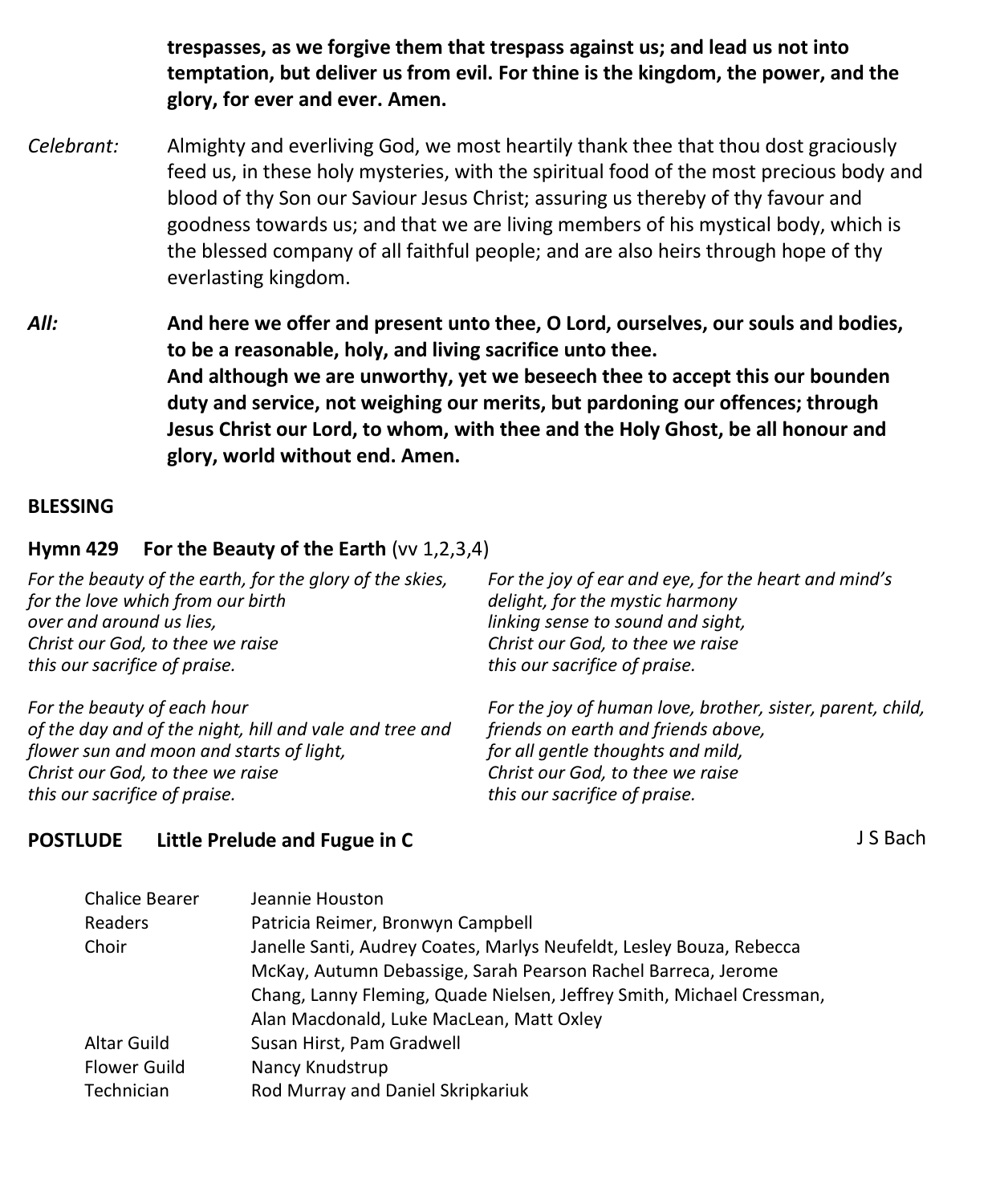Flowers are to the glory of God and in celebration of their  $30<sup>th</sup>$  wedding anniversary, the gift of Patricia Reimer and David Campbell.

# **Announcements for June 19, 2022**

#### **This Week at St. John's**

| Today     | 3:00 p.m. Recital with Noël Wan, harp                      |  |  |
|-----------|------------------------------------------------------------|--|--|
| Monday    | 7:00 p.m. Bible Study at Portage                           |  |  |
| Wednesday | 9:30 a.m. Knitters and Quilters                            |  |  |
|           | 10:00 a.m. Communion Service                               |  |  |
| Thursday  | 9:00 a.m. Morning Prayer on Zoom                           |  |  |
|           | 7:30 p.m. Parish Choir Rehearsal                           |  |  |
| Sunday    | 8:00 a.m. Holy Communion (BCP)                             |  |  |
|           | 9:00 a.m. Holy Eucharist (BAS) with Volunteer Choir        |  |  |
|           | 10:00 a.m. Holy Communion at Christ Church Chapel, Drayton |  |  |
|           | 11:00 a.m. Choral Matins (BCP) with Parish Choir           |  |  |

#### **Today, 3:00pm – Afternoon Recital with Noël Wan, harp**

Join us for a relaxing and uplifting afternoon of solo harp music featuring harpist Dr. Noël Wan. Currently serving as Assistant Professor of Harp at Western University, Noël Wan is a multiple international prize-winning soloist and chamber musician. Originally from San Jose, California, she now lives in Kitchener with her partner, Patrick Murray. This is a freewill concert for our parish community; no admission charged.

#### **Weekend Hosts**

With tourist and Festival season soon upon us, we are opening the church for visitors to come inside the church to pray, to learn about what we do, and enjoy the beauty of the space.

We plan to be open for visitors to come inside on Saturdays and Sunday afternoons 1:00 to 3:00 p.m. unless there is a scheduled concert with the Festival. If you are interested in being a "Host" to welcome our visitors, please let the Rector know if you haven't done so already.

#### **From the Director of Music**

#### **Music Advisory Group for 2022-2023**

As we explore new ways for our music ministry to live into our mission of open doors and musical outreach, we are excited to begin the formation of St. John's first Music Advisory Group to serve in 2022-2023. The group will include members of the wardens, clergy, music staff, parish choir, and congregation, and will work together with the director of music to provide feedback on musical selections throughout the year as well as to envision new ways to expand musical participation and engagement at St. John's.

We are currently seeking 2 interested members of the congregation to serve for the upcoming year, with the first meeting to take place in mid-August. If you are interested, please send a brief email to director of music Patrick Murray and copy Canon Paul. As needed, we will work together with those who have expressed interest to determine membership for the upcoming year.

#### **Music at St. John's: Summer 2022**

As we approach the summer, the Parish Choir prepares to go on hiatus for July and August. Please join us for our final choral service of the season, **Evensong for the Feast of St. John the Baptist, Sunday June 26 at 4pm.** The music will spotlight Canadian composers Stephanie Martin, Sarah MacDonald, and Imant Raminsh as we look ahead to Canada Day.